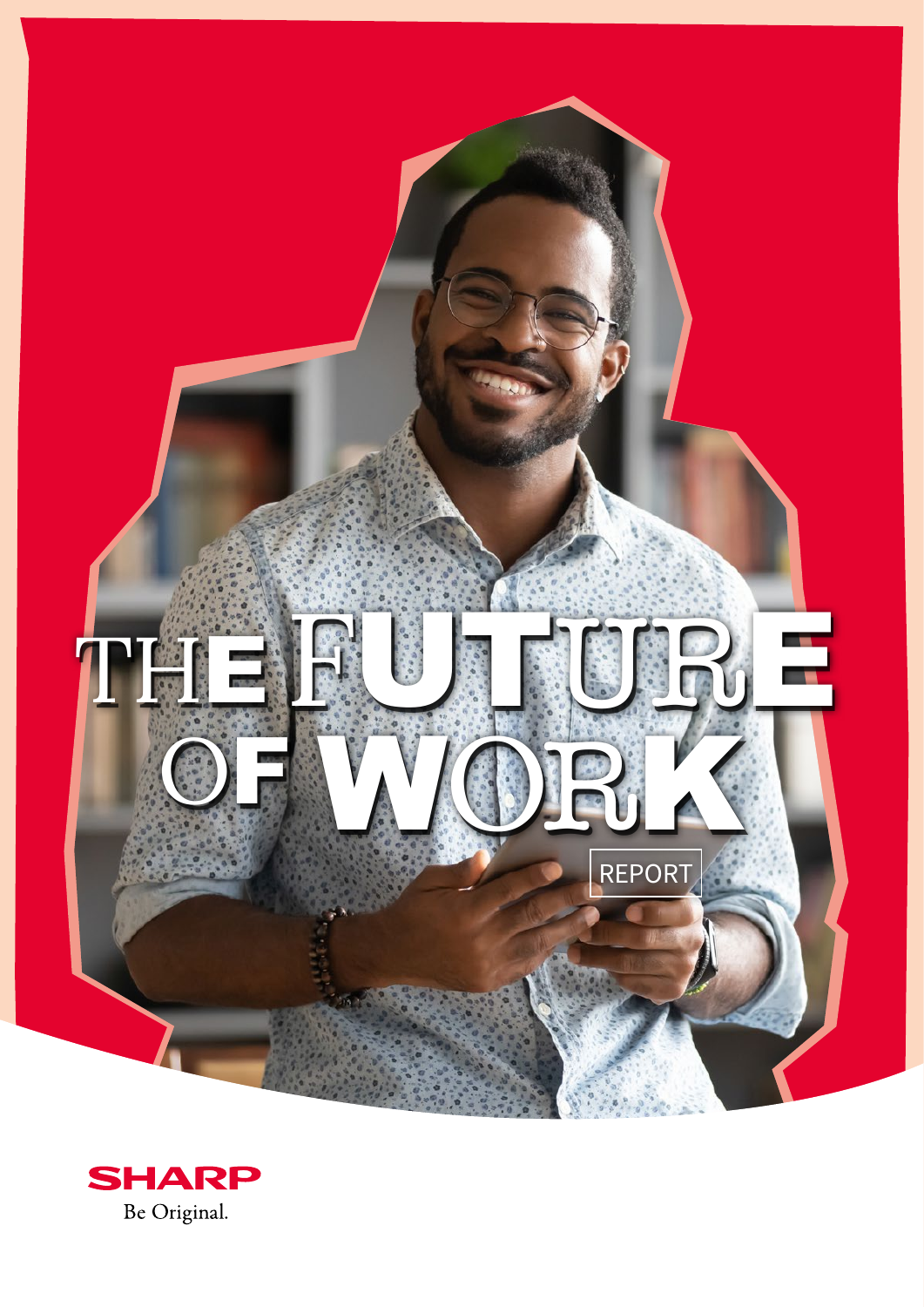### **INTRODUCTION**



**Rob Davis** *Solutions & Services Business Manager at Sharp Europe*

The Covid-19 pandemic continues to have a profound impact on our everyday lives and has changed businesses and the way we work forever. A large majority of Europe has been forced to work remotely for much of the last year, with major organisations such as Facebook and Google now offering for many of their staff to work from home permanently, this has been a catalyst for the adoption of technology that brings colleagues together.

In these uncertain times, businesses need to look to the future to survive; to predict not only how their customers' needs will change, but also how their workforce will evolve too. At Sharp, we believe people are the true power behind a successful business, and it is the needs of people that should define the shape and purpose of tomorrow's technology. As a company leading the industry in new areas of technology products and services that help deliver the future workplace, we can help support businesses with the technology they need. But key to future success is understanding the needs of tomorrow's workforce.

Gen Z's and Millennials are the next generation of workers who will shape the world of work for years to come. Their career aspirations, attitudes towards work, and knowledge of new technologies will define the culture of the future workplace. But data shows us that they are also the generation most likely to have their employment and career opportunities impacted by the pandemic.

At Sharp we previously conducted a series of workshops and focus groups with young professionals new to the world of work, to find out first hand their vision for the 'workplace of the future'. To build on these insights, we surveyed more than 6,000 office workers young and old in small and medium sized businesses (SMBs) across Europe, to understand how the global pandemic has impacted their needs and priorities for the future.

This guide provides a snapshot of our findings, offers expert commentary from future of work psychologist Viola K. Kraus, and advice on what to consider when choosing workplace solutions to support new ways of working. We hope you find it useful and welcome your thoughts or experiences on meeting the needs and expectations for the future workforce.

#### **Contact us @Sharp\_Europe on Twitter #FutureofWork, and visit us at www.sharp.co.uk**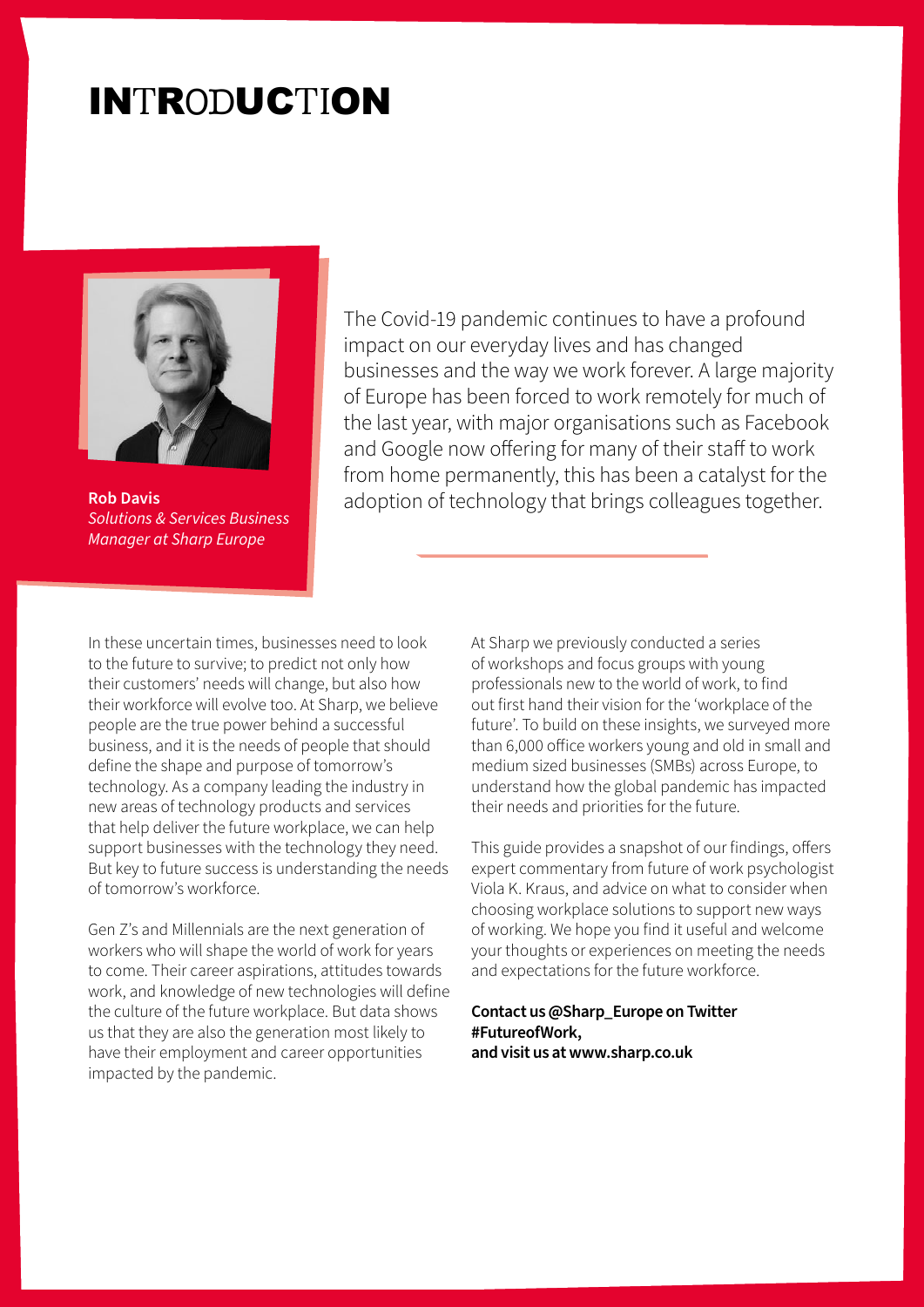



12 [12](#page-11-0)

14 [14](#page-13-0)



### **CONTENTS**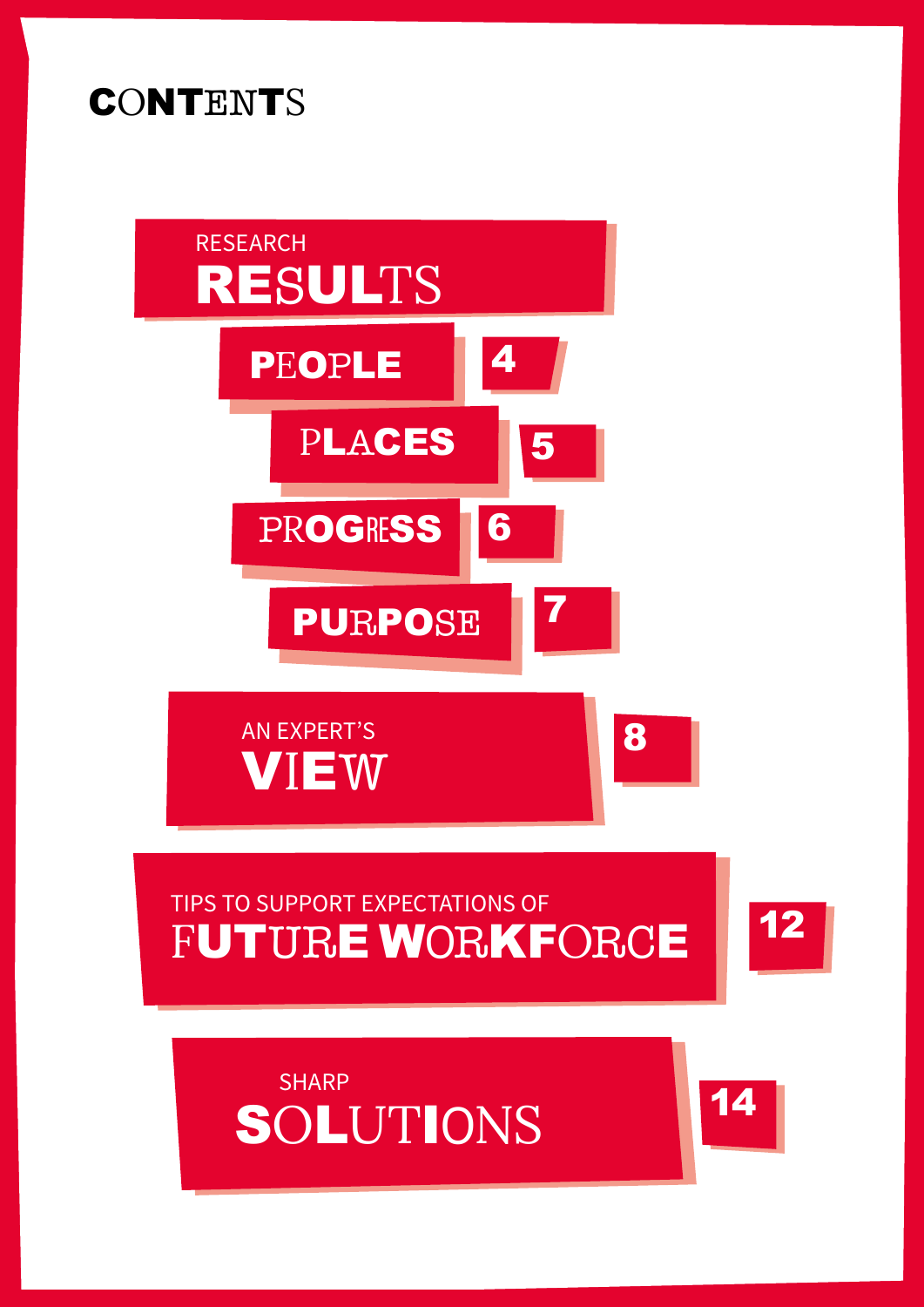### <span id="page-3-0"></span>RESEARCH RESULTS PEOPLE

Sharp interviewed more than 6,000 office workers in small and medium sized businesses (SMBs) in Europe to gain insight into the impact of the Covid-19 pandemic on the youngest generation of office workers' needs and expectations for ways of working in the future:

Increased remote working during the pandemic has changed the way the youngest generation of workers (those aged 21 – 30) view where and when they work:

 $40\%$  two in five think their employer should offer flexible working hours

 $58\%$  almost six in ten said the ability to set the times they work – as opposed to fixed daily hours – is more important to them now

 $66\%$  said the ability to work from anywhere is more important to them now

While they want flexibility in the way they work, they still want opportunities to meet physically and to interact with the workforce to aid learning and development of ideas:

56% said the ability to meet with colleagues<br>56% physically has become more important physically has become more important to them since the pandemic

34% believe each age group can learn<br>34% something from one another in the workplace, with 30% stating they are confident working with multiple generations

Young workers now expect more from their employers in terms of what they are offering to support their wellbeing:

 $36\%$  said employers should be investing<br>in a healthy work from home set-up in a healthy work from home set-up (e.g. proper desk, office chair etc.)

 $31\%$  said employers should be offering<br> $81\%$  employees mental health benefits

28% said they would like to see the use of<br>28% Artificial Intelligence (AI) to monitor working conditions (e.g. air quality, temperature etc.)



**"THEY STILL WANT OPPORTUNITIES TO MEET PHYSICALLY AND TO INTERACT"**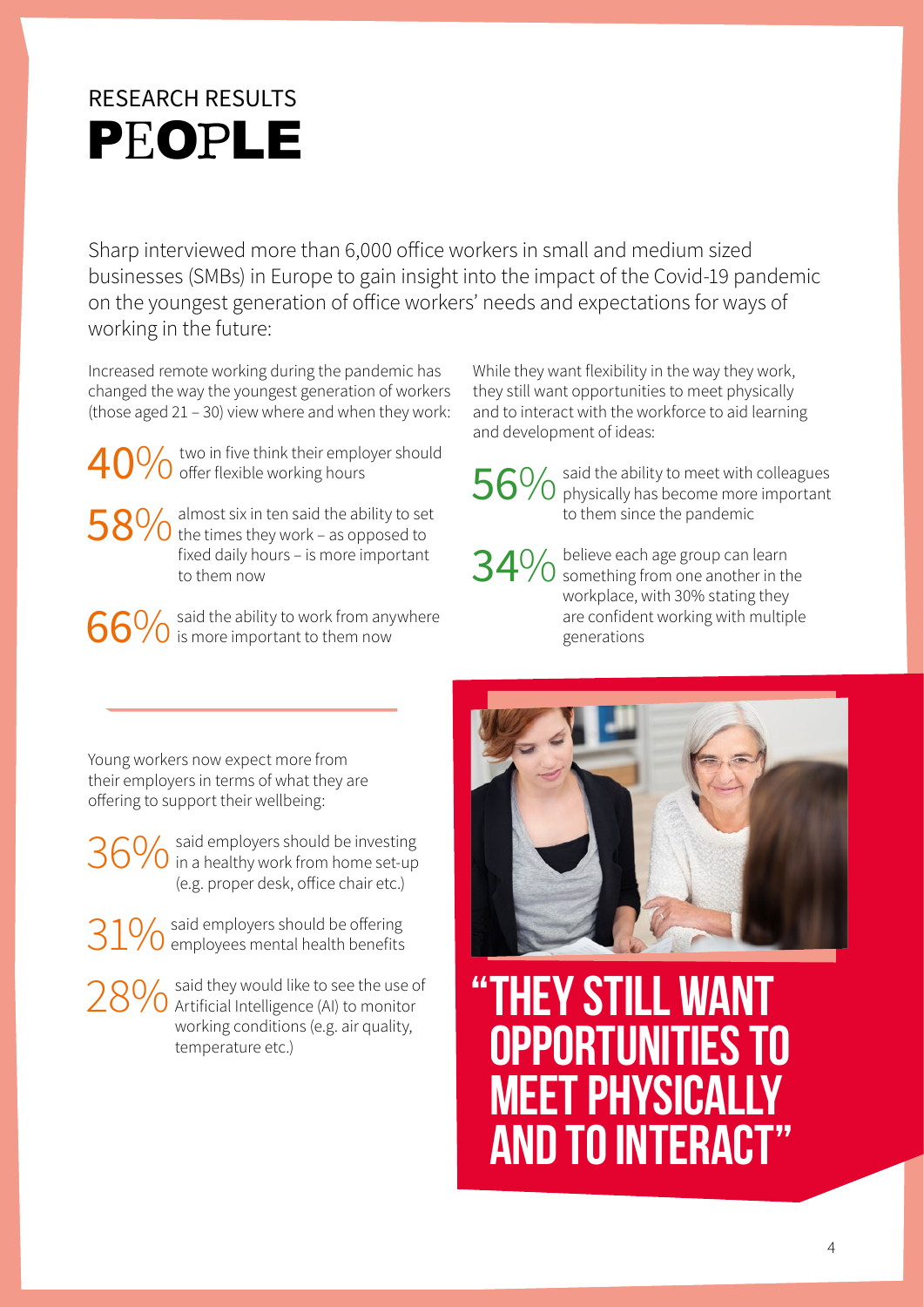### <span id="page-4-0"></span>RESEARCH RESULTS PLACES

The youngest generation of workers are most likely to have worked remotely during the pandemic (67%), we explored both sides of their experience:

Benefits experienced from working remotely for youngest workers:

 $51\%$  just over half of under 30's agree<br>them more productive them more productive

 $67\%$  agree it gives them more flexibility to fit their job around their personal life

Despite the benefits, young workers do not seem to endorse a full move away from the office:

 $61\%$  agree it's hard to stay informed on<br>  $61\%$  what's going on in the company when working remotely

55% agree they feel 'cut off' from their team,<br>
55% and work longer hours when working remotely

 $51\%$  agree that they find it hard to stay<br>by motivated when working remotely



Aspects of an office that would deter the younger generation from wanting to work there:

32% Lack of suitable technology

30% Restricted layout

26% Dull or uninspiring design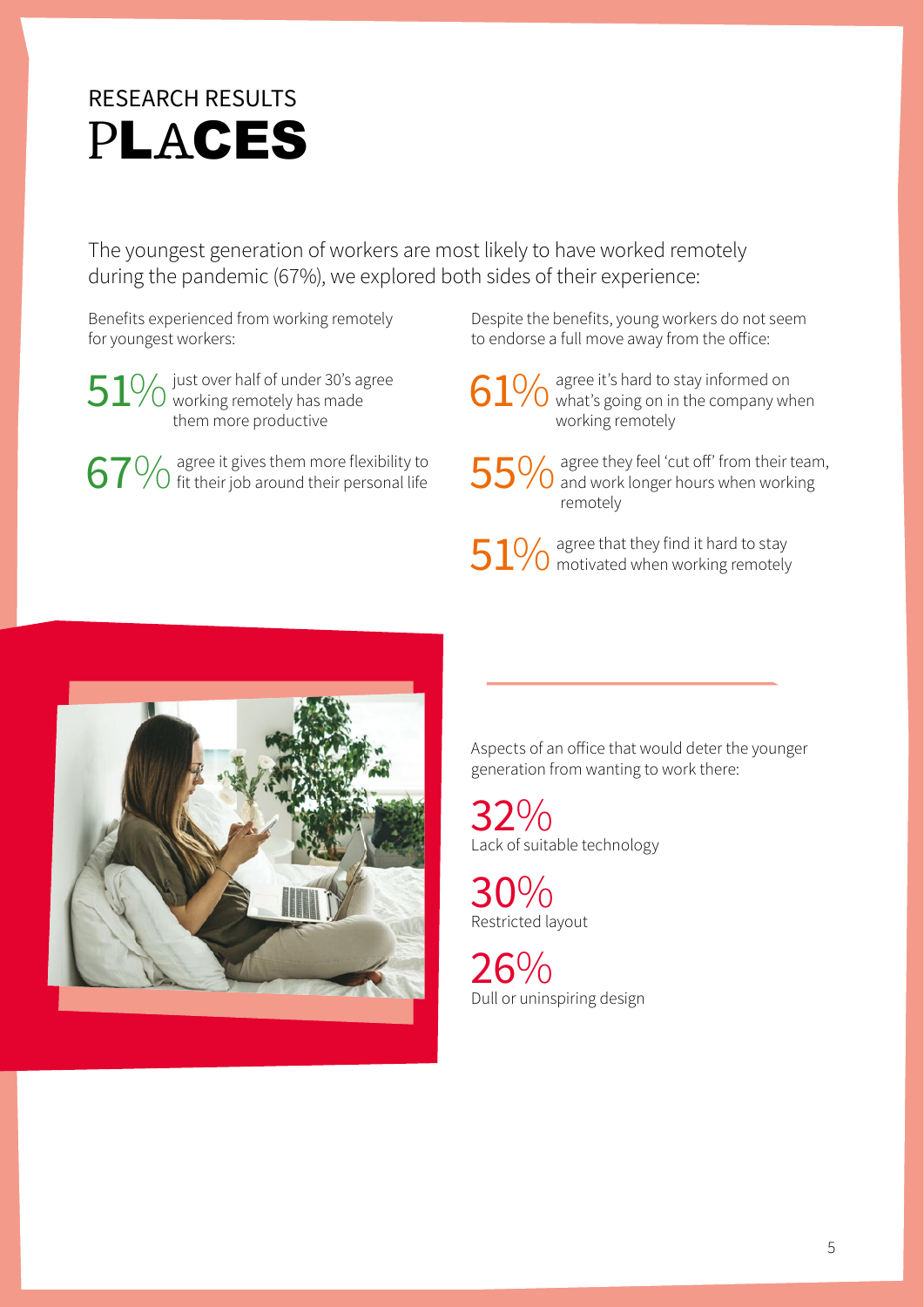## <span id="page-5-0"></span>RESEARCH RESULTS **PROGRESS**

The pandemic has led to a newfound reliance on technology, we explored how this has impacted the youngest generation of workers, and the opportunities and concerns it has created:

Young workers are worried about what future technology might mean for their job security and the impact on their role:

50% half of workers under 30 cite the<br>50% threat of automation from increasingly sophisticated technology as one of their main concerns

48% fear that technology is taking over all aspects of business communication and productivity has been negatively affected

These concerns for technology, as well as experiences during lockdown have given new meaning to what the younger generation think is most important when thinking about their role, and what they expect from their employer:

said opportunities for career progression and training opportunities had become more important

66% said their employer must provide the<br>66% technology they need to enable more effective remote working in the future

65% said the training and technology they<br>65% provide for employees has become more important than before Covid-19

Despite young workers concerns for future technology, it has given them more opportunities to contribute in meetings and work more effectively while remote:

59% agree more people are able to<br>59% contribute during remote meetings

 $50\%$  agree they are more confident at speaking up in virtual meetings than face to face

 $63\%$  agree that technology enables them<br> $63\%$  to do their job more effectively outside the office



**"TECHNOLOGY ENABLES THEM TO DO THEIR JOB MORE EFFECTIVELY"**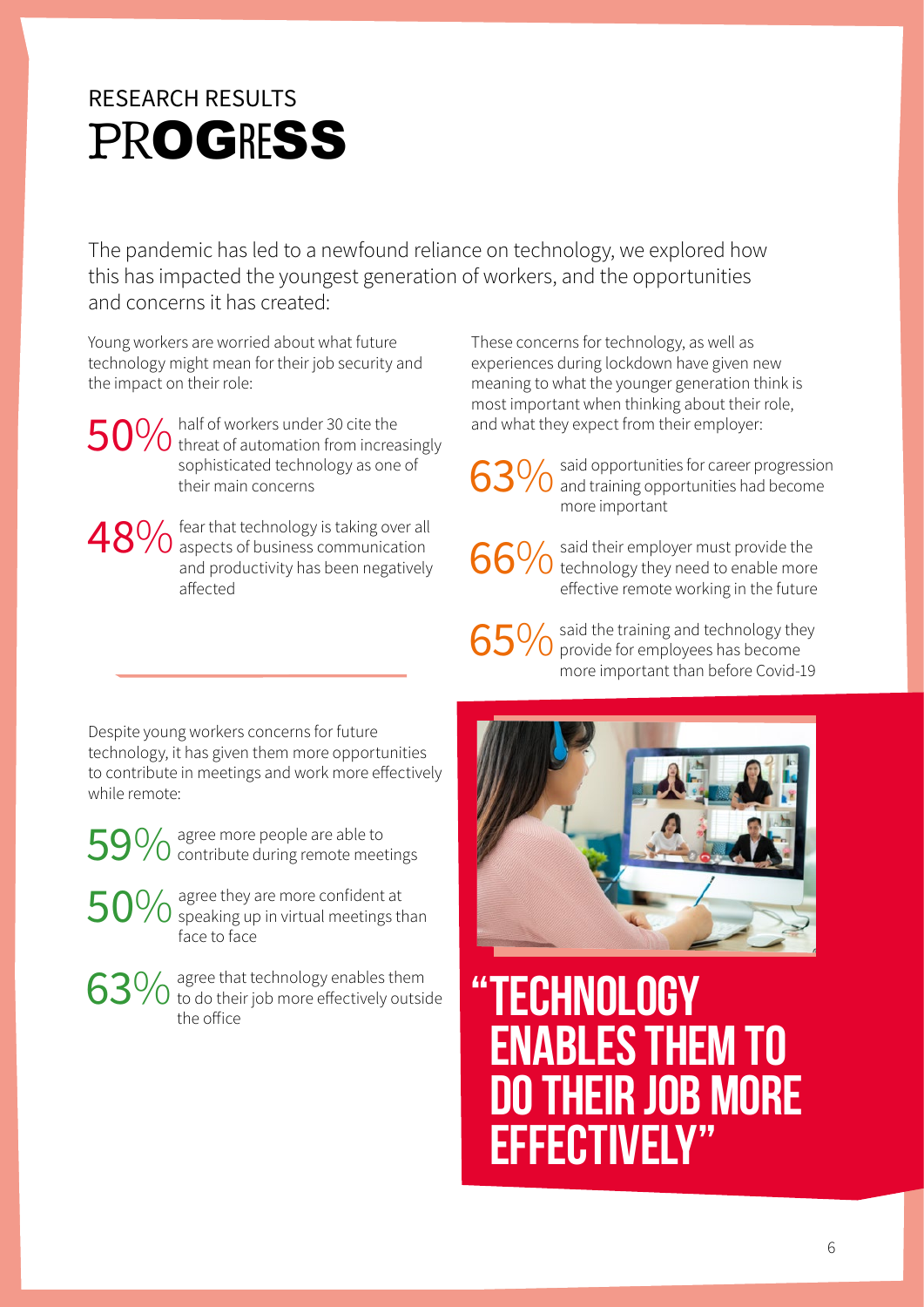### <span id="page-6-0"></span>RESEARCH RESULTS PURPOSE

The Covid-19 pandemic has been a universal experience and has fundamentally changed the way organisations operate and their relationship with their staff, their customers and even wider society:

70% almost three quarters of office<br>TO workers under 30 said that the way their employer treats its staff is more important than before the pandemic

> said that the mental and physical health  $\bigcup$  support provided by their employer is more important now

 $54\%$  more than half said that their employer's environmental policy has become more important than before the pandemic

67% said that feeling recognised and valued<br>67% by their employer is more important to them now

65% almost two thirds now view training<br>65% and technology provided by their employer as more important than prior to the pandemic



## **"There is a much greater awareness around mental and physical health"**

Research conducted by Censuswide for Sharp with 6,018 office workers in SMBs (10-250 employees) in the UK, France, Germany, Spain, Netherlands, Sweden, Italy and Poland. September 2020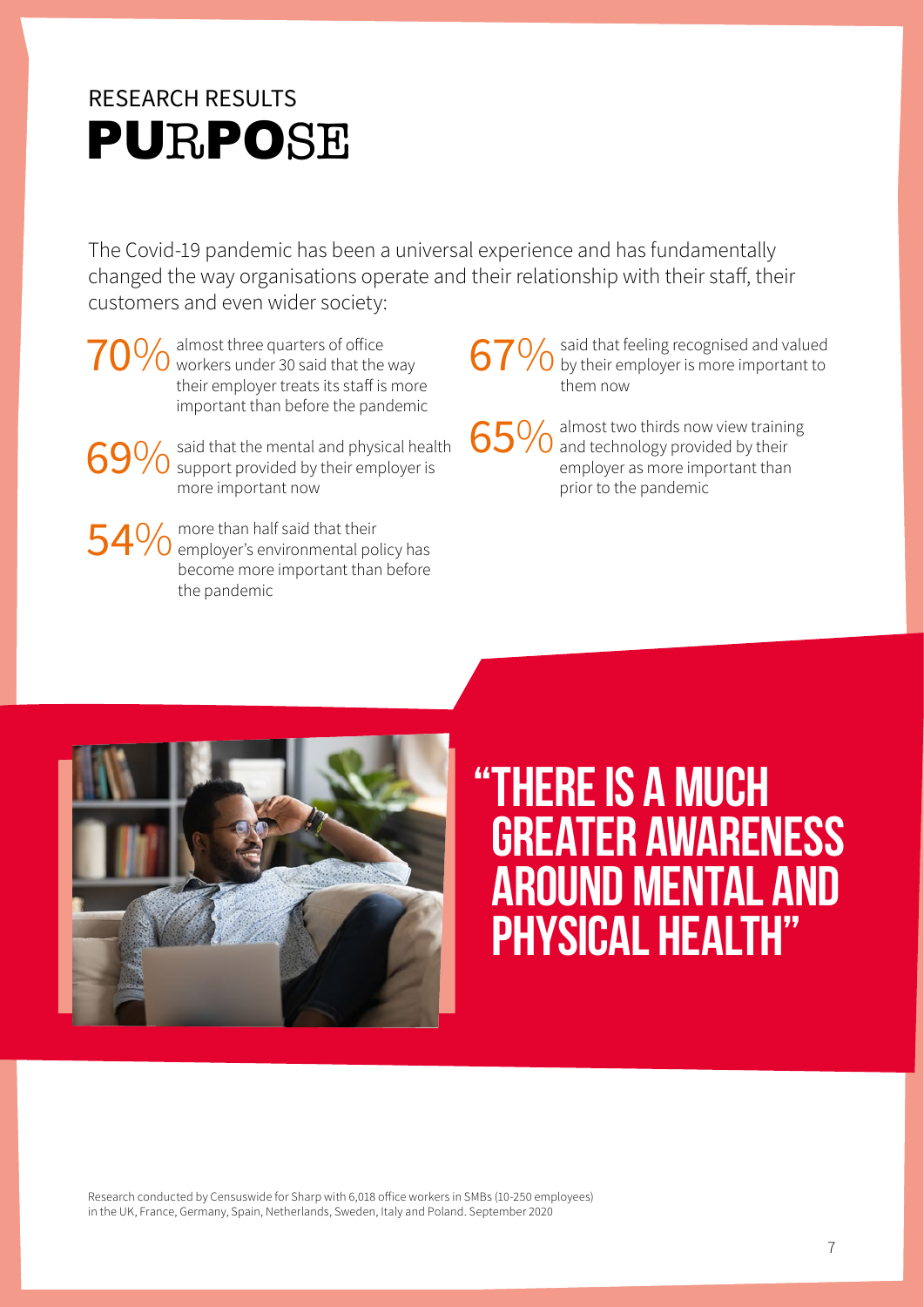<span id="page-7-0"></span>

Viola K. Kraus, Munich-based future of work psychologist with more than 16 years' experience researching and consulting on the future workplace, explores the impacts of the insights collated by Sharp, and the expectations for the future of work.

### **Covid-19 has accelerated workplace transformation**

The Covid-19 pandemic has had some positive effects on the way we work and accelerated progress towards more flexible models of work. And what's clear is that we're not going back to things exactly as they were. We were already seeing a trend towards the gig economy and digital nomads before Covid-19, and the idea is attached to the sense of freedom and worklife balance that is huge among Generation Z. The younger people in the workforce are looking for flexible working hours from their employers.

As a result of the changes caused by lockdown, we will see a solid amount of remote working as standard. It is unlikely that people will want to rush back to the old way of doing things – commuting every day and travelling to face-toface meetings - especially now that the work-life case has been proven to work. Travel costs have always been a big focus for business. They are a major overhead, so while some meetings are best conducted face-to-face - we'll see most meetings remain virtual, utilising video conferencing technology to collaborate, rather than taking that one-hour internal flight for a short meeting.

How people feel about how much time they spend in the office varies. Sharp's research finds 47% of 38-45-year-olds think their employers should offer flexible hours, but we see this figure drop to 36% for those just entering the workplace and establishing themselves (21-24-year-olds). Older workers probably remember how inflexible work used to be and will demand that flexibility. Younger generations accept flexible working options as a given; they simply won't work for a company that doesn't offer it.



**Viola K. Kraus** *Future of work psychologist, Munich, Germany*

## **"47% of 38-45 year-olds think their employers should offer flexible hours."**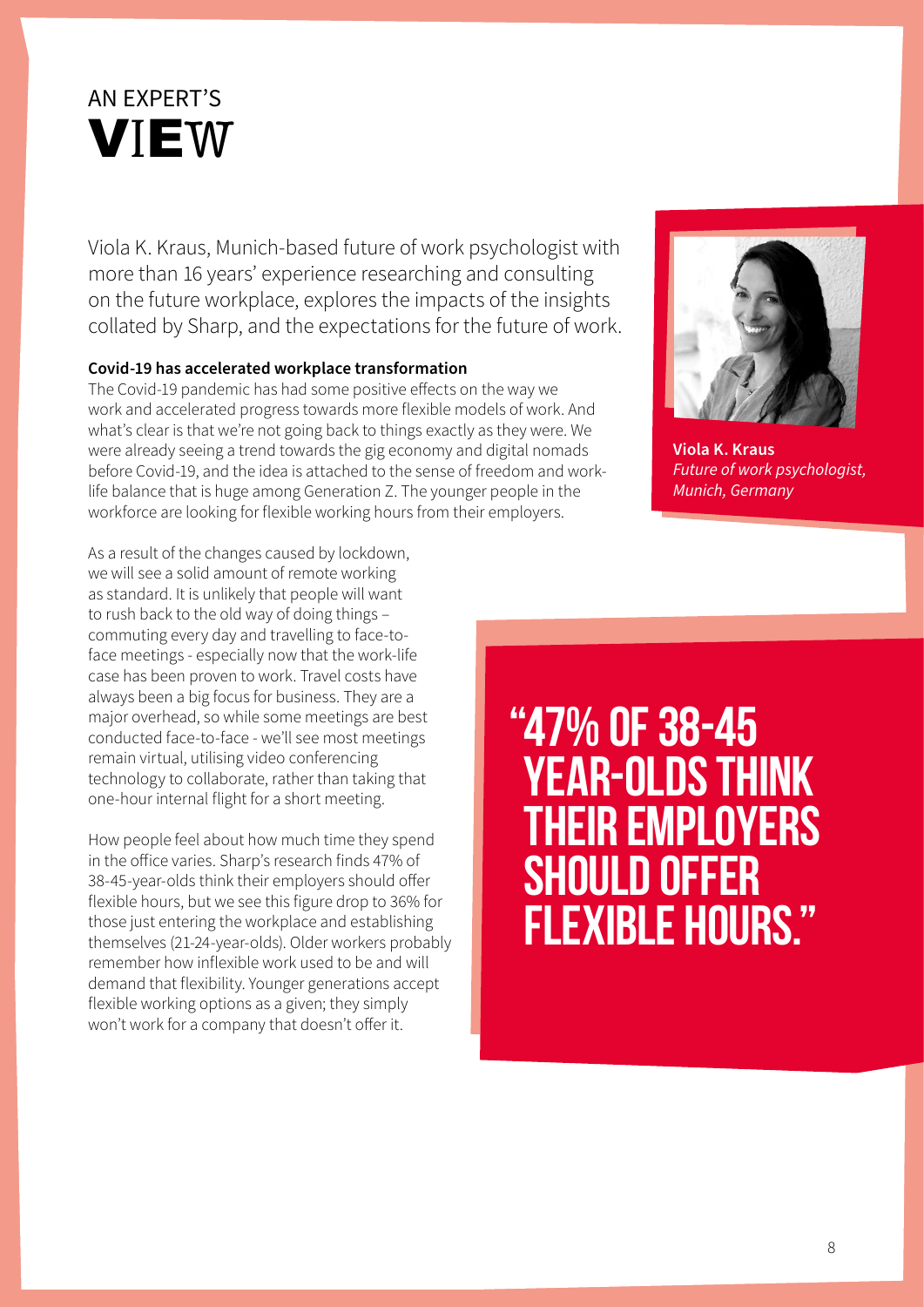#### CONTINUED: AN EXPERT'S





## **"It is proving a struggle to keep young people motivated and engaged with a fully remote model."**

#### **How increased remote working impacts Gen Z**

Having observed that younger workers expect and demand the option of remote working from their employer, 21-24-year-olds in particular struggle to remain motivated when working remotely. This is partly because older professionals have more experience, while young people are still learning to navigate the office politics and have a natural need to be sociable and have those human connections. The younger workforce is a spectrum from people who like to be micro-managed, to those who prefer to be macro-managed, so it's essential that there is connectivity between senior managers and younger members of the team to help support motivation.

The younger generation at the early stage of their careers, will naturally be concerned about a potential lack of career development, but they also want stability, so a well laid-out path is important to them. When thinking about the future of work, we need to move away from profiling candidates against job roles but instead look for talent that can be re-skilled and up-skilled and that will be moved to different areas of the business over time. The rigid structure of work is changing, as is the sense that people need to feel they are progressing upwards, because things change so fast nowadays, we're looking at something more lateral than the traditional career ladder.

It is proving a struggle to keep young people motivated and engaged with a fully remote model. This presents a change management challenge, but after nearly a year of working remotely, by the middle of 2021 we will have new ways of working and more clarity over new career progression paths for younger employees.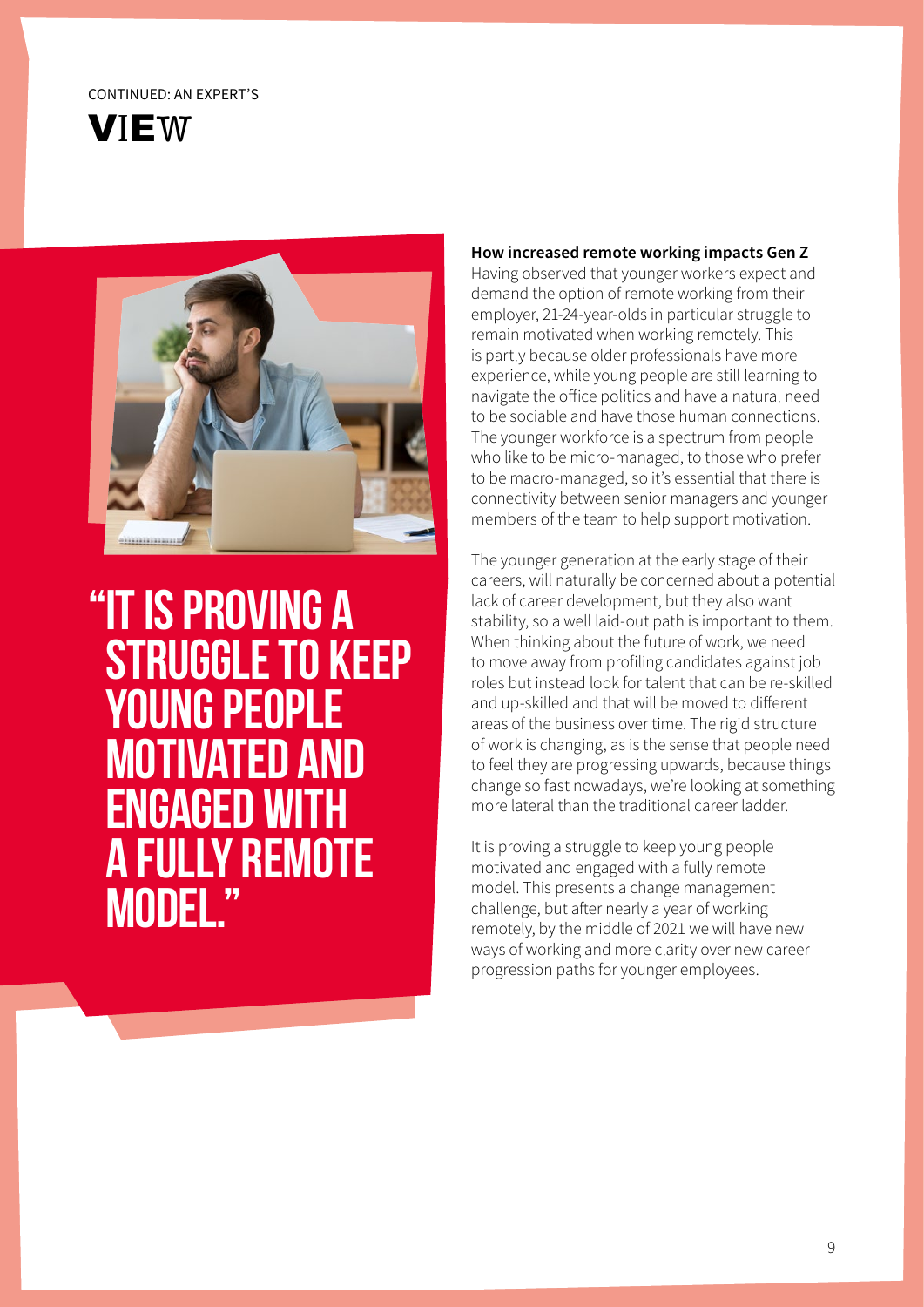#### CONTINUED: AN EXPERT'S



#### **The 'hybrid workplace' of the future**

Based on what the younger generation – our future business leaders – are looking for, we will see a mixed future for the office. That means cities need to consider planning for a future where office spaces are smaller with more flexible work stations and unassigned desks. Employers must provide collaboration spaces where people can continue to meet in person because in-person meetings are proven to build trust – it's like glue. People are much more open to brainstorm and collaborate when presented with the opportunity to find out more about a person, find commonalities and transparency. That watercooler talk, casual conversation is so important to forming bonds.

So, what does this 'hybrid workplace' look like? There will be a mix of remote and officebased work, but to make it function effectively, technology and training will be critical:



Technology must be at employees' fingertips and be easy to use



Technology must enter the home with a guarantee of high-speed connectivity

Technology must come with data security that non-tech-savvy people can understand

## **"40% of office workers find remote working technology overwhelming."**

The move to the hybrid office must be led by business strategy and led at the highest level of the organisation. Cross-hierarchical and cross generational advisory meetings should also be held to discuss the measures being implemented to ensure they are supported, understood and successfully implemented by the workforce.

Employers must provide training so that company protocols around remote working and the technology that enables it is understandable to all. Sharp's research finds that 40% of office workers find remote working technology overwhelming, which illustrates the challenge for employers. Usually, organisations push these issues to the IT department; this mind-set needs to change, and the board must take ownership and set the path for an interdisciplinary action team: Board, IT, HR.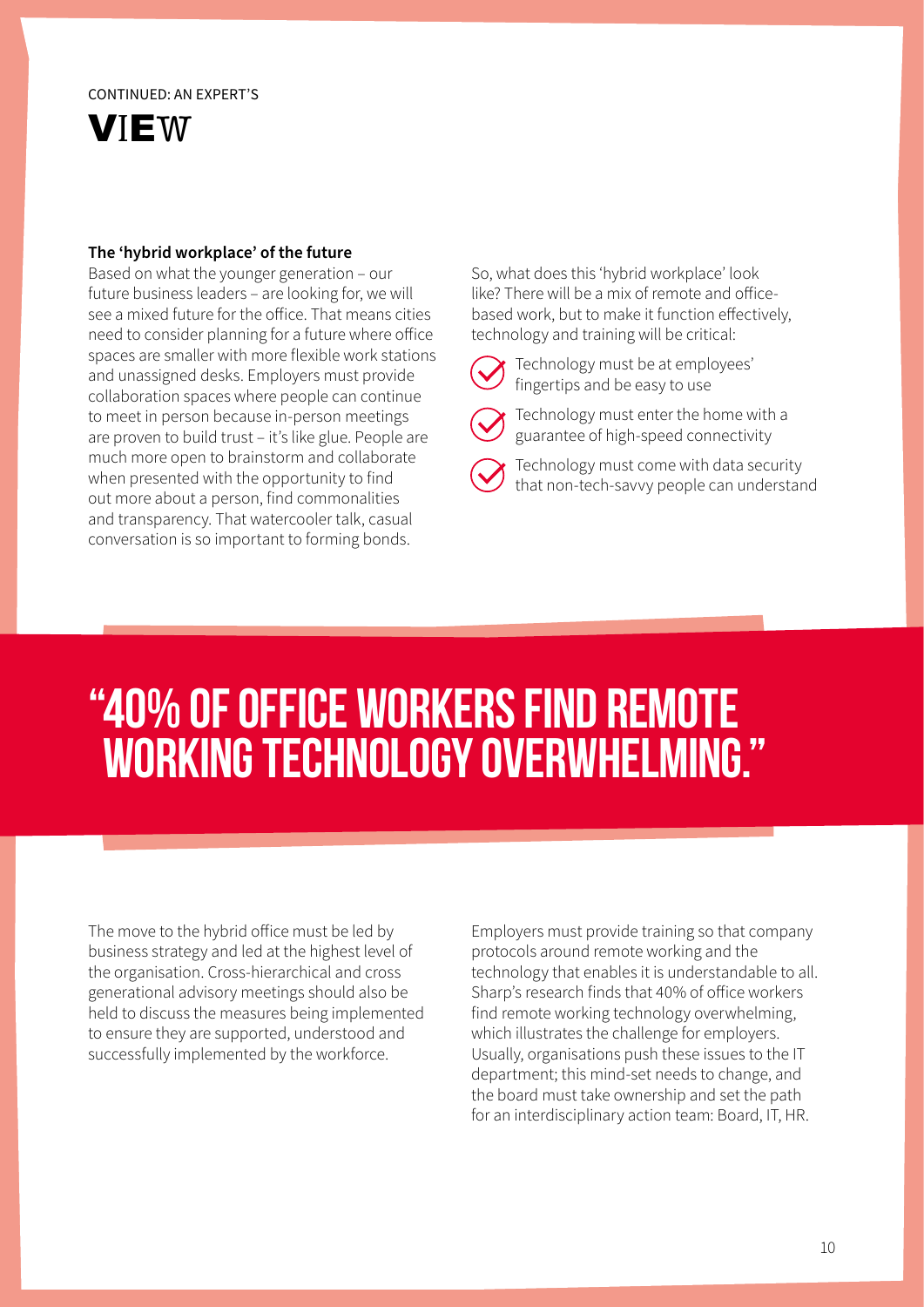### CONTINUED: AN EXPERT'S





## **"People now expect their employer to look after its staff's mental wellbeing as well as their physical career needs."**

Younger people already expect employers to provide the technology and facilitate remote working, but it goes beyond technology – for example, staff will need the right desks and chairs to work for extended periods from home. Another key concern for younger generations is that they are acutely aware of emerging technology – such as Artificial Intelligence (AI) and its potential to impact their work.

What is clear from Sharp's research and conversations with business leaders and professionals at all stages of their career, is that for the future of work to be as flexible and democratic as we want it to be, it will take intergenerational understanding. We need to break out of our generational siloes and build learning into a daily routine within business culture; the young have plenty to teach older generations and must be empowered to do so. Likewise, the older generations need to share their business wisdom with the young. We must all be open to listening and learning from each other.

One of the key standouts is that people now expect their employer to look after its staff's mental wellbeing as well as their physical and career needs. Younger generations, in particular, are more used to discussing mental health, and this is a key driver for change, encouraging employers to support the mental health of their staff and also their physical wellbeing.

Younger professionals' expectations are really high. While Gen Y and especially Gen X are focused on making money in order to afford a bit more than a 'comfortable living', Gen Z want it all; they want a decent salary, but also focused on health and being able to have a positive social impact with the work they do.

Companies that want to remain competitive must take all these considerations on board if they want to attract and nurture the best talent going forward. Only then can they fully embrace the potential benefits of the future of work.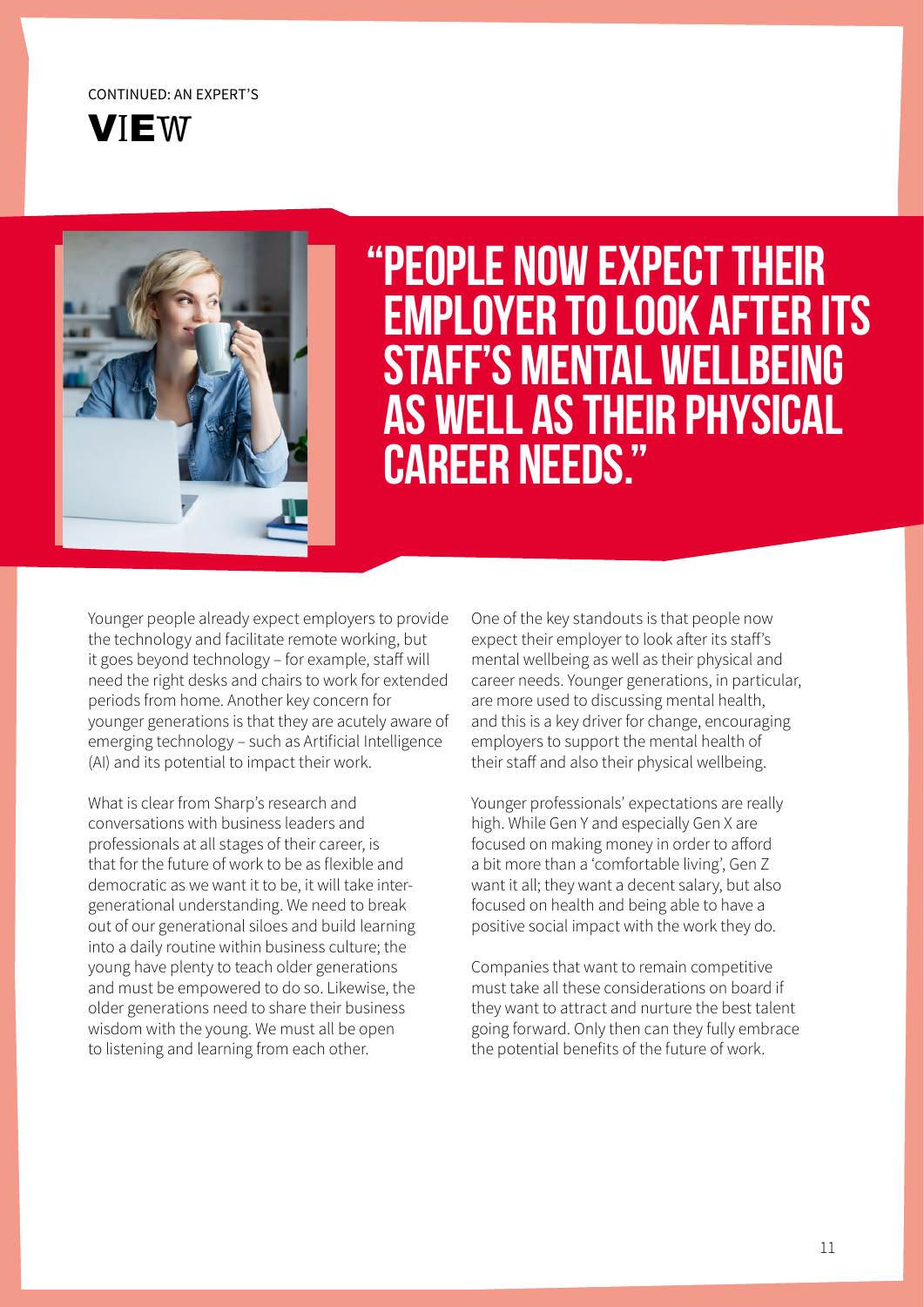### <span id="page-11-0"></span>TIPS TO SUPPORT EXPECTATIONS OF FUTURE WORKFORCE

### *Viola K. Kraus, Future of work psychologist, Munich, Germany*

Sharp's research provides insights into how the pandemic has impacted the expectations of the future workforce, in which there are many areas that require action. We have developed four tips around these concerns, to help support businesses plans for the future, as we learn to work in the new normal.

The basis for the business tips is to encourage an open communication channel with employees to get a real understanding of what they need, collecting insights to provide tailored measures that really make an impact. It is also important that through this communication channel, employees understand their shared accountability, to voice their concerns along with suggestions on how to improve issues.

The steps businesses take to support the needs of the future workforce will of course be dependent on their resource and size, but ultimately it's about taking small steps, choosing actions that can be easily implemented, monitoring the benefits and sharing successes.

# **1 Technology must be aligned to specific needs and be supported with training**

It is easy to assume that the techy savvy generation knows it all and has it all when it comes to technology. This younger generation must be supported with technology they require to work effectively, and training to ensure they get the best from technology in a business environment.

While we continue to work remotely, employers will need to ensure that employees have the hardware and software they need to work effectively, wherever they are. This will need to be tailored to individuals, but could include a laptop with integrated camera and appropriate lighting to support video conferencing, a VPN for secure flexible work arrangements, software to support collaboration such as Microsoft Teams or hand-held devices, especially for the younger generations who want it all at their 'fingertips'. These tools should be implemented with guidance on how they should be throughout the company, and where applicable provide ongoing learning opportunities to develop skills and learn from one another.

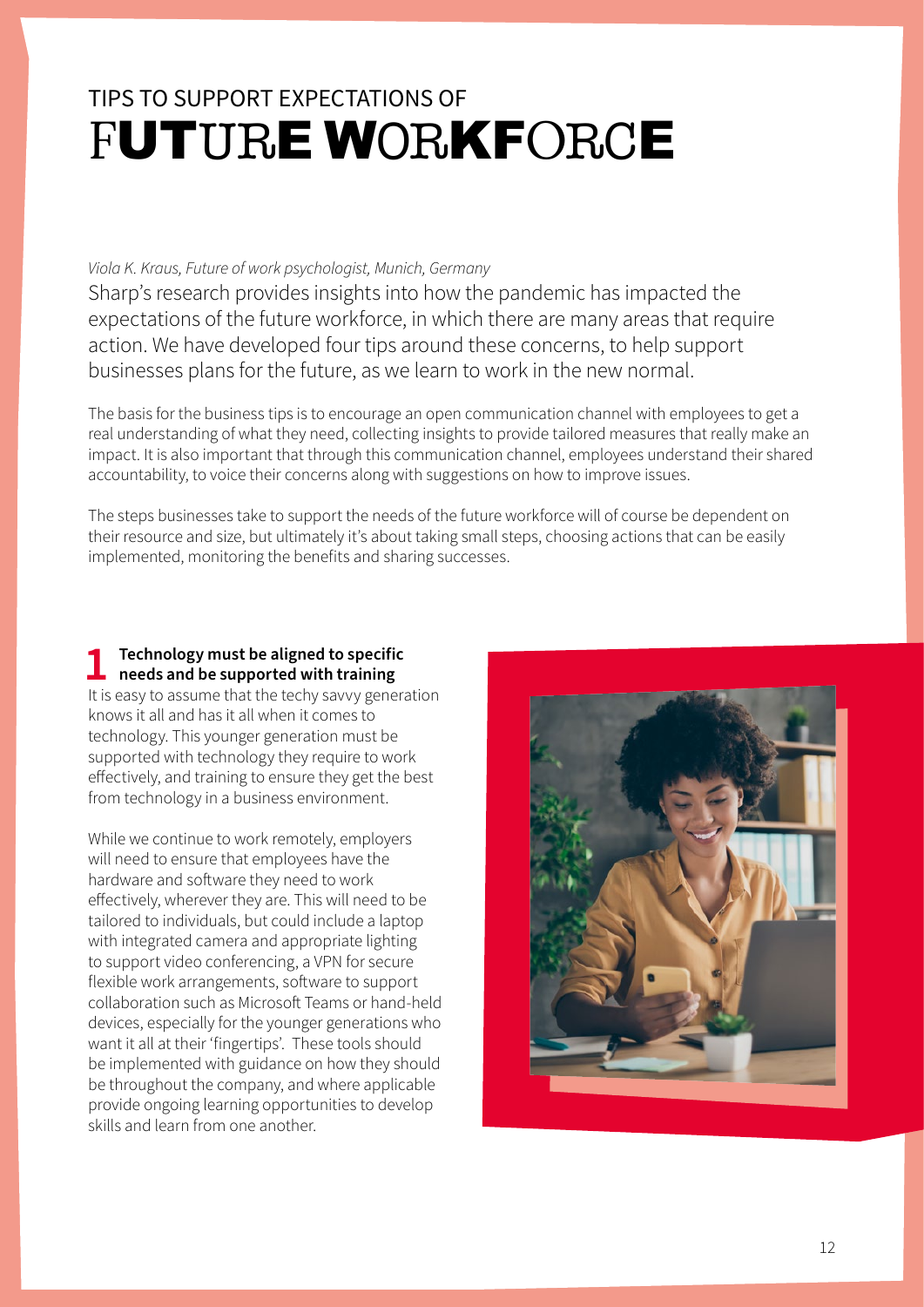### FUTURE WORKFORCE

### **2 Remote and office environments set-up to support wellbeing**

In Sharp's survey, over a third of people said their employers should be investing in a healthy work from home set-up. What is most important is that employees are consulted to ensure their home environment is setup to support their wellbeing, for example understanding the type of desk and chair they are using, where it's located and their lighting setup. By assessing their environment the correct support can be provided, whether that's offering the appropriate lighting while working in front of a screen, encouraging mini activities to combat back pain or implementing automated reminders on employees' work devices to encourage them to take breaks away from their screen.

For those returning to the office, the same care will need to be taken to safeguard employees' physical health, such as monitoring meeting room occupancy to ensure they are not overcrowded or that good supply of fresh air is readily available in offices and meeting spaces.

## **"Technology will be key to help people feel connected "**

### **3 Keeping teams connected**

According to Sharp's research, over half of office workers said they feel 'cut off' from their team when working remotely. While employees are unable to meet in person, technology will be key to connecting teams. Utilising video conferencing services to establish virtual informal meetings or virtual lunches will help to encourage social interactions among teams and ensure everyone feels more connected. It also enables teams to share their difficulties while working away from the office, as well as success stories of working remotely, encouraging peer-topeer learning.

### **4 Create a virtual learning culture to aid career development**

There is a growing concern for career prospects among young workers, with Sharp's insights finding that over half are anxious about issues such as keeping skills up to date, lack of training and career opportunities. This generation is looking for a laid out career path as it helps to offer stability, something which has likely been deprioritised as a result of remote working. To support these concerns, employers should look to provide opportunities to upskill for career progression, such as developing a virtual learning path, to ensure that employees have the opportunity develop new skills while continue to working remotely.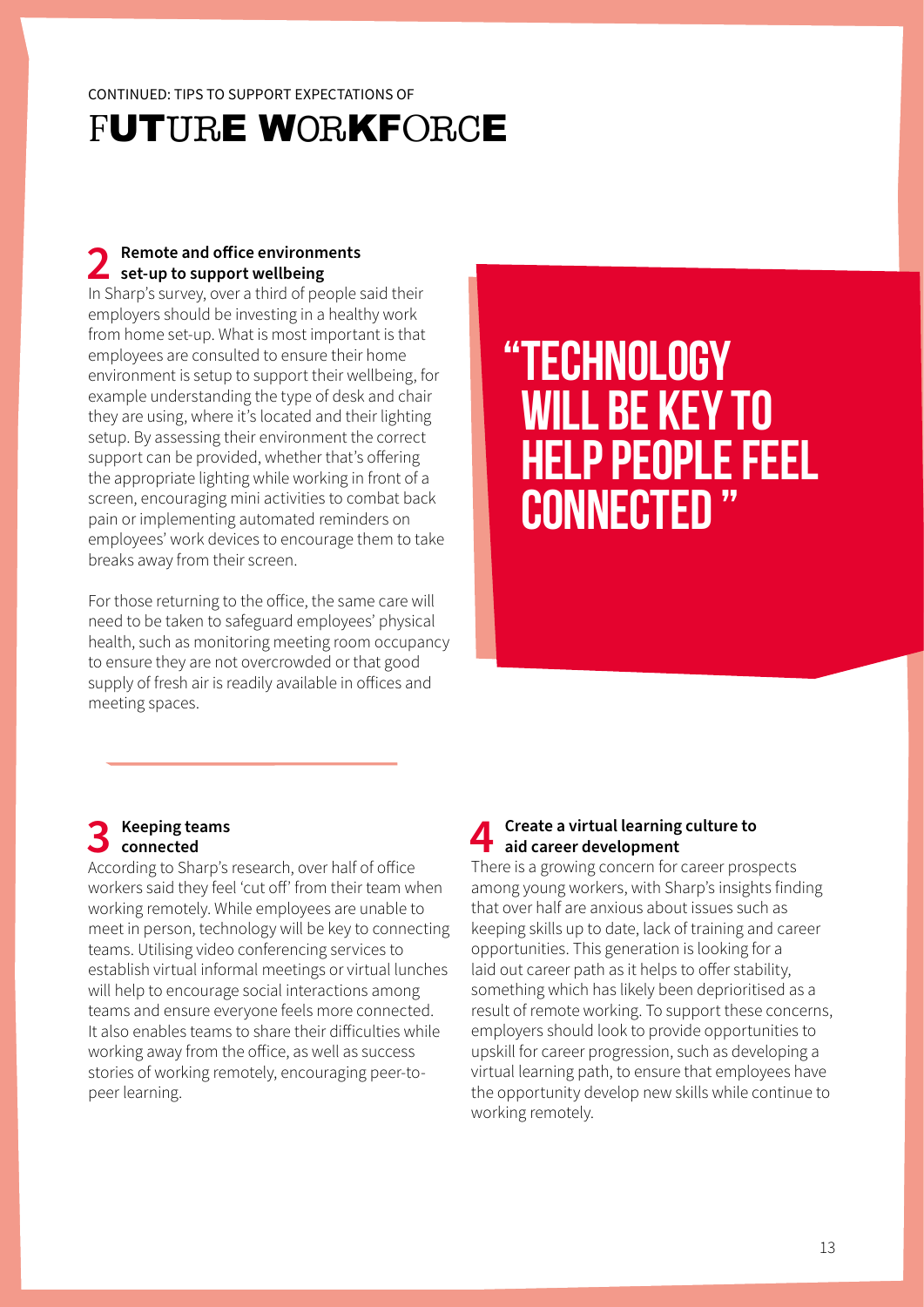### <span id="page-13-0"></span>**SHARP SOLUTIONS**

As the expert in workplace solutions, Sharp has developed a plethora of products and services which connect an organisation's technology, information, people and ideas to accelerate collaboration, no matter the location.

Take a look at our workplace solutions over the next pages which are supporting businesses to meet the needs and expectation of their future workforce:

### **Windows collaboration display**

The Windows collaboration display from Sharp is our next generation interactive display, with a built-in microphone, 4K camera and IoT sensor hub. It works seamlessly with the best Microsoft 365 collaboration tools and can connect to Azure IoT platform to enable more effective and comfortable business meetings.



[Read more](https://www.sharp.co.uk/cps/rde/xchg/gb/hs.xsl/-/html/windows-collaboration-display.htm)  $\blacktriangleright$ 



#### **Smarter meetings**

You can have smarter meeting spaces by bringing the power of IoT into the meeting room, which allows you to gain valuable insight into your meeting environment through our Windows collaboration display. You can track workspace utilisation and environmental factors to help you create a smarter, more comfortable workplace.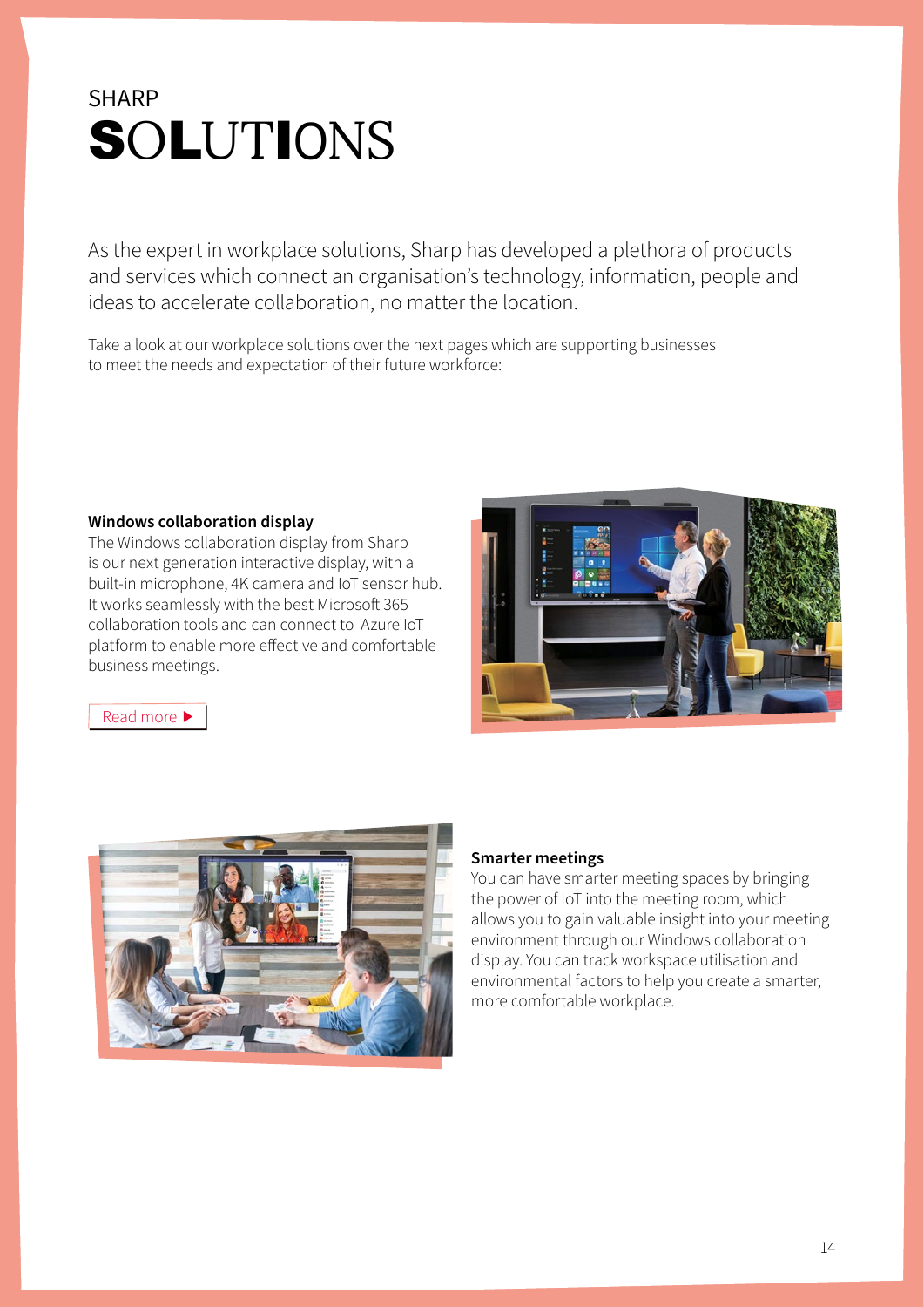### CONTINUED: SHARP **SOLUTIONS**

### **Interactive and non-interactive displays**

Our displays provide an effective way to work and share information. Our interactive displays allow you to work with data on-screen and collaborate with others. They offer an easy way to transition from using whiteboards, with an exceptionally fast and smooth touch response. Our non-interactive displays offer 4K resolution and clarity that you need to communicate fine detail to any audience.



[Read more](https://www.sharp.co.uk/cps/rde/xchg/gb/hs.xsl/-/html/visual-solutions.htm) ▶



### **Office printers**

Our office printers offer intuitive ease-of-use, intelligent connectivity and effortless mobility. Their enhanced feature set and smart functionality help people work more flexibly and productively, and they provide a simple way to create, engage with and share information.

[Read more](https://www.sharp.co.uk/cps/rde/xchg/gb/hs.xsl/-/html/office-printers.htm) ▶

#### **dynabook laptops**

Our dynabook laptops are designed to support the enhanced workforce mobility needed in the hybrid workplace. They are engineered to deliver the outstanding quality, reliability and performance demanded by today's business and education users.